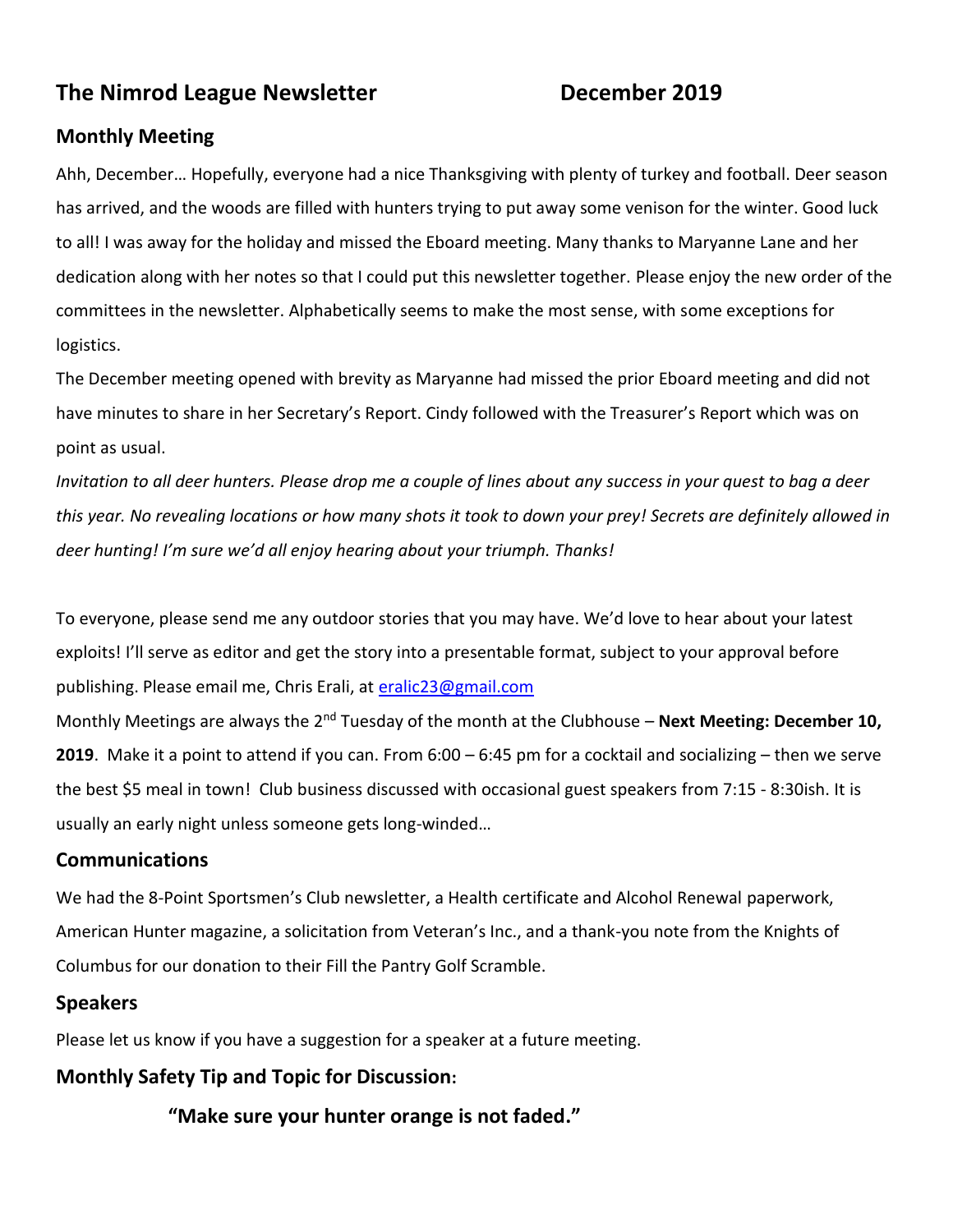# **Archery**

Jason VanHillow reminds everyone that we will be having our Annual New Year's Day Shoot on January 1, 2020, from 7:00 AM to 5:00 PM.

# **Next Event: January 1 New Year's Day Shoot** (see times above)

# **Bar**

It's been quiet with just one event and it went well.

# **Birds**

Kevin is looking for some help, particularly on Saturday mornings. He is asking shooters to arrive at 7:00 AM to help stock birds. There was some discussion of serving breakfast on these days. Maybe next year? Any members that might be interested in pheasant hunting should contact him. You'll see how the operation works on Saturday mornings and get to meet some of the regulars. Again, it's an easy and fun way to be involved in YOUR club.

# **Finance**

The market fluctuates as we all know. Smart investors stay the course.

# **Game Dinner**

# **ATTENTION! VERY IMPORTANT!**

# **We are looking for a person or persons to be the chairperson(s) for the game**

**dinner***. You can organize and run the dinner as you like. You'll organize the committee, help, and direct preparation and service of the meal. Please note, this has NOT always been just one person. It can be two of even three people. There is strength in numbers. Numerous volunteers make it easy to schedule and no one person gets overloaded with hours. This past year we had several members come up and chop of a couple of bowls of onions or carrots. We didn't stay long but things got done! Make a commitment for one weekend! Working with other club members is great for fellowship! We have deer, moose, pheasant, and fish! Lots of fun! Even if you don't know how to cook, you can always chop vegetables. We need YOU!*

# **Grant Writer: We need a new chairperson!**

Tina Gianos is stepping away as our grant writer. We are looking for a member to take on this task. Tina has everything in place to make this a pretty straightforward process. She is happy to show our new grant writer the ropes!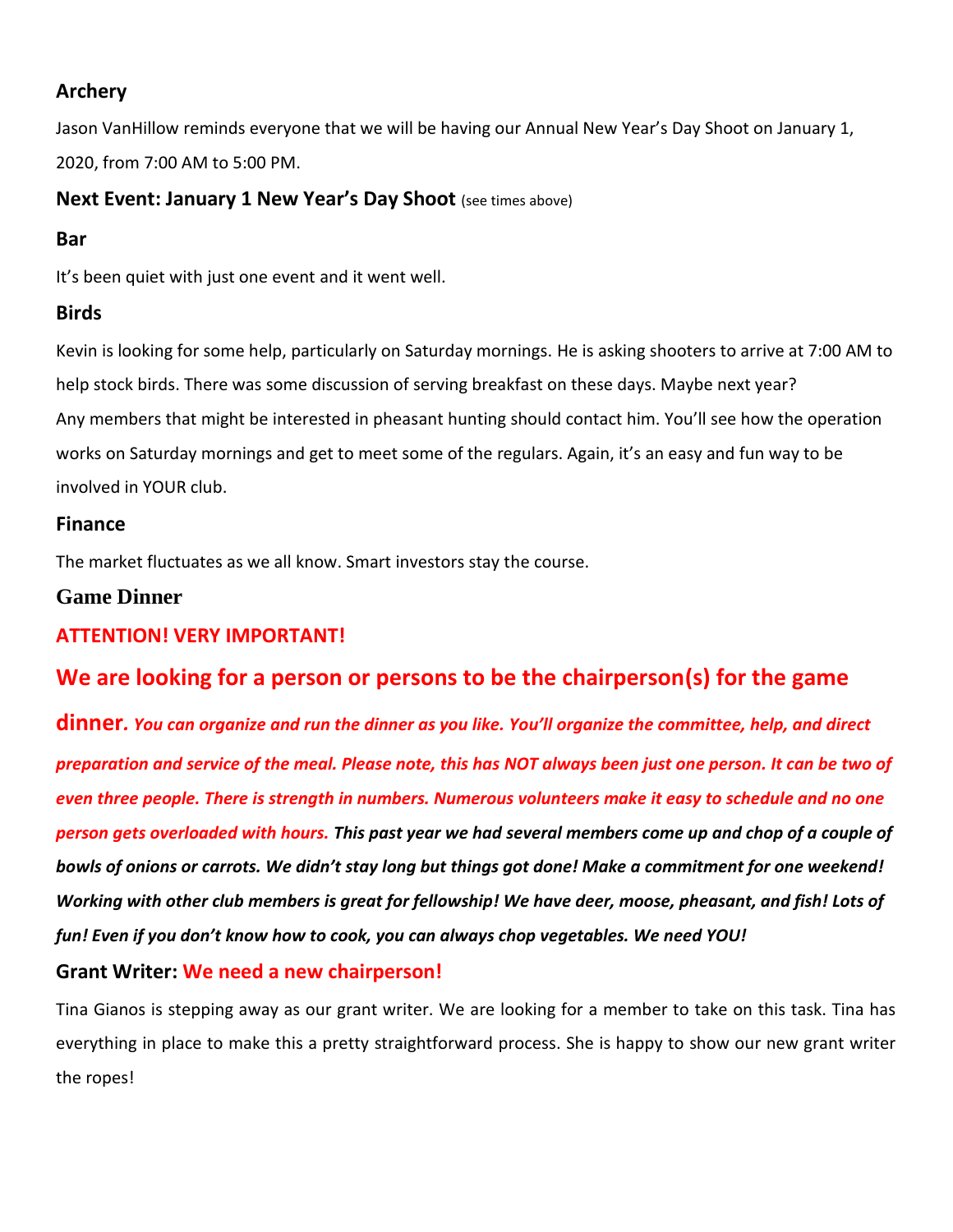## **Grounds**

Rick Longbottom has been plowing. Grounds chair, Neal Whitehead, is seeking new committee members and help. Contact him if you are interested.

#### **House**

Our range hood has been inspected along with completing the fire suppression system. An appointment has been made for our liquor license renewal. We are up to date on our grease trap and septic inspections. We plan to do a grease trap cleaning immediately following the game dinner. We now have Internet in the clubhouse. Sam Ganeson will put up the network name and password.

### **Ice Fishing**

John is getting ready! Flyers will be out soon! **Date: February 2nd Super Bowl Sunday**  *Don't worry. You'll be home by kickoff time!*

### **Kitchen**

Napkins have been restocked. Everything looks nice and clean. Bruce and Ralph will meet the Westerman's to repair the sanitizer. Please be aware that we have a "sanitizer" and not a dish washer. In addition, it runs better if we use it more frequently. *(Kind of like an out-board motor!)*

#### **Scheduled Cooks**

Tracey Kohler will be chef in December, with Sam Ganeson in January. February is open. March is Bruce Ebbeson, with April being Christine. May, June and July are open, with Bruce again in August. Many thanks to these folks for volunteering to serve as cooks. **Please remember they can use HELP!** Contact them for times if you can come help prep before, and during the meal. **Clean-up help is even more appreciated. Most times people have already been at the club for several hours. Clean-up is the last thing they want to do. If you have 30 minutes or so after dinner, come into the kitchen.** Someone will show you the routine for washing dishes, the tables, and the floor. Many hands make light work and it is much appreciated! In most cases you only miss a little info from the general meeting. And not listening can be a bonus for your digestion! Thanks to all!

#### **Land Use**

The gate for the powerline border has been installed and looks good. Chips are down on the skidder trail and the mud has disappeared! We will observe how plowing on the road affects the mulch to see if we should repeat the process in the future. If the results are positive we will mulch again and earlier in the year.

#### **Membership**

Isaac Houston reports that we currently have 407 members, 75 of whom are life members. 126 people have renewed to date. That figure does not include internet renewals. We agreed to spend up to \$200 for a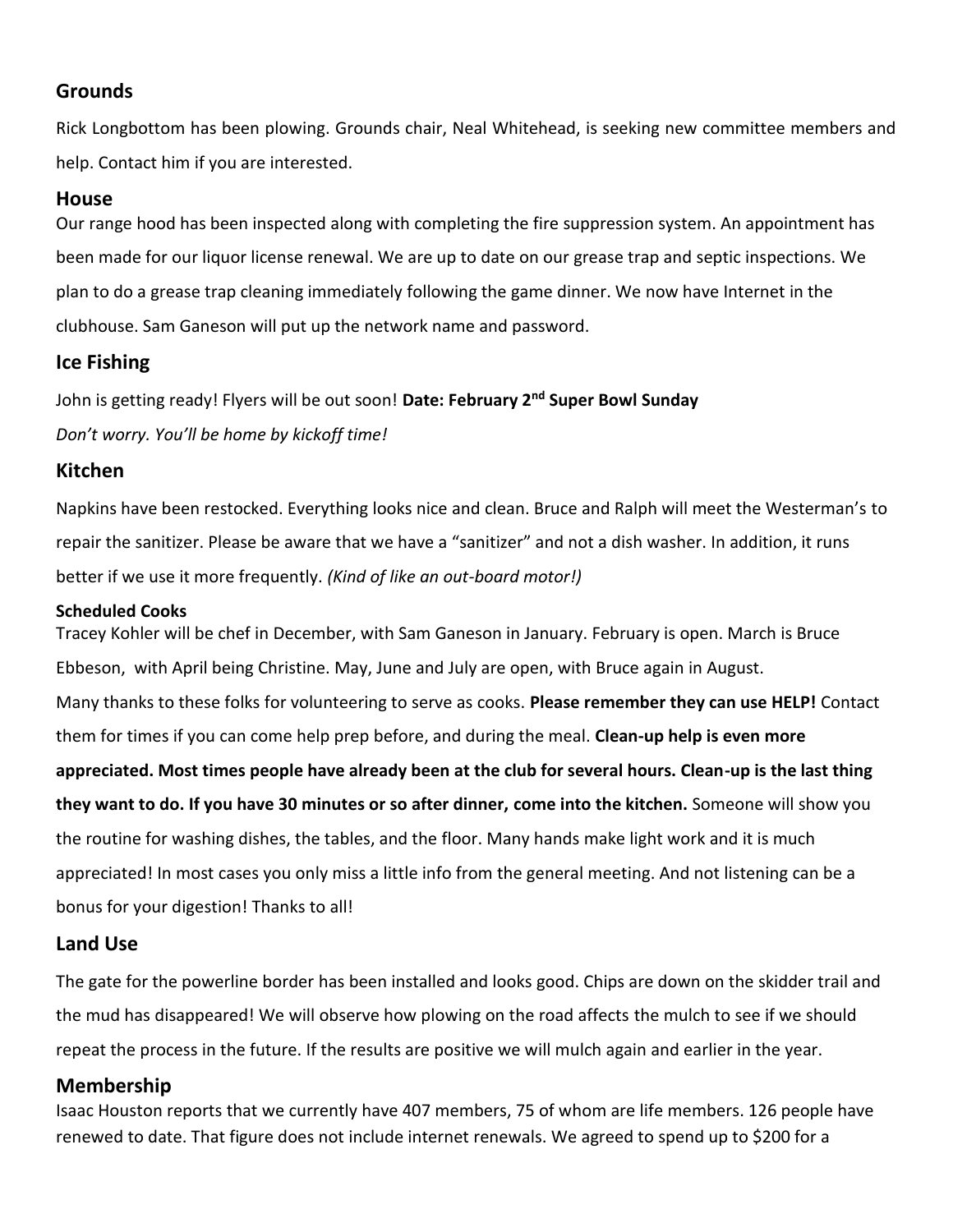company that makes items from game skins, or to purchase a trail camera to donate to the Worcester County League banquet.

We have one new member to be voted on at the next general meeting. She is Lisa Genatossio. Lisa, please join us on Tuesday, December 10<sup>th</sup> when we welcome you to our club! Come and enjoy the best \$5 meal around! All membership information has been mailed to you. Members can rejoin using our website for dues payment.

# **Photography**

The Trail Camera Photo Contest is coming in January 2020! You should be collecting pictures right now!

# **Records**

# **Business**

Linda Brewer reports that we will have all files complete and finish an office cleaning in January. Linda needs information from various entities to be up and running as we complete all organizational and filing steps.

### **Historical**

Things are quiet right now. We are looking for a used gun safe with above-adequate fire protection. This will be used to store documents, so the fire protection must have good numbers regarding time and temperature. Please keep your eyes and ears open for any deals.

# **Revenue: We need a new Chairperson!**

Want to do something to help the club? Entertain some ideas for raising money and then see that it gets done. You can form your own committee. This is great opportunity to give back! Our up-coming Football Playoff in the Clubhouse is a good example of producing some revenue for Nimrod! Please let Chris Craigue or Kevin Chviruk know of your interest.

# **Rifle Range**

We have blocks lined up for the range. Workday is coming. Kevin will help Friday afternoon working on the 25 yard berm.

Reminder: The rifle range is closed until noon on all pheasant hunt days.

# **Standing Committees**

**Scholarship** No report **Standing Rules** No report **Summer Function** No report **Board of Trustees** There will be an email going out to the board to schedule a meeting. Our annual Auditing is coming up.

# **Trap/Skeet**

Trap and Skeet is going well. We had a sunny day this past week, and that made a difference.

# *Trap party will be on December 19th!*